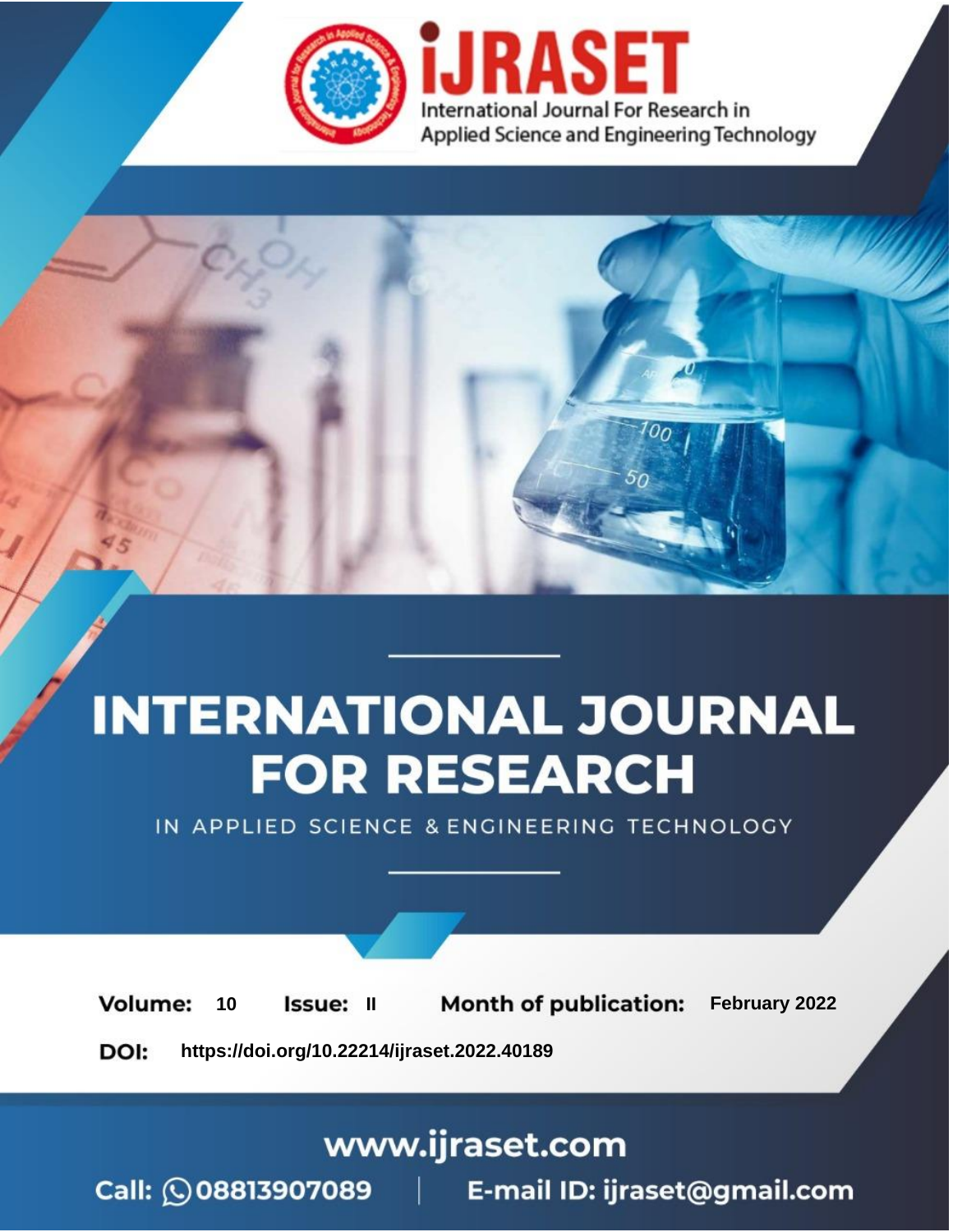

### **Litertature Survey for Digital Transformation of Academic Activities Using Web Development**

B. Abhijith<sup>1</sup>, Pushpak .S<sup>2</sup>, Krutarth .R<sup>3</sup>, Sarmad<sup>4</sup>, Dr. Nagaraj J<sup>5</sup> *1, 2, 3, 4, 5Dayananda Sagar College of Engineering, Bengaluru, Karnataka*

*Abstract: This project presents a web interface for organising training and placement information. The goal of this project is to create a system that can be used by a college's placement cell and To automate the training and placement process . It's the most important programme. Students utilise this to help them prepare for their placements. It contains company information for numerous companies, and users can search for recruitment processes, profiles. This facility is available to students for future enhancement. The documents supplied can be downloaded and used for offline preparation for the placement exam. In addition, there are job interview tips included and also questions for preparing aptitude and technical interview. This project uses Java server page on the front end, and Servelet on the back end, and MY SQL for the database. The goal is to create a system that includes functionality for doing placement-related actions. It is built using a fully modular architecture. The modularity of the system.*

*Education and training Any educational institute's placement department is critical. Which the majority of the work has been done manually up to this point. The project will involve the least amount of manual labour and the most amount of technology.*

*Optimisation, abstraction, and security are all factors to consider. This is a web page application that will benefit both students and teacher administration authority to undertake out all activities in the this division.*

*The system is a web-based programme that may be accessed by anyone in the DSCE(Dayananda Sagar College of Engineering) organisation with a valid login. This system can be used as a starting point.*

*TPO (Training and Placement Officers) application in order for the college to manage the student information in relation to placement. Students who are logging in should be able to fill in the blanks. Form for registering This project's most distinguishing aspect is that it is a collaborative effort. Registration is only required once. The application gives you the option of keeping track of the kids' information It also comes with a list of prospects was asked to recruit pupils based on specified search term When administrator logs in, he or she can search for anything. The students' information is displayed. Colleges will benefit from this endeavour.to put full-fledged IT implementation into effect This will also be beneficial.*

*The Proctorial System is designed to guide students through their academic and professional journeys. A proctor, who is a faculty member from the concerned/relevant department, is assigned to each undergraduate student. The proctor monitors the student's performance and behaviour, offering guidance and enforcing discipline when needed. The student and proctor meet regularly to assess the student's academic progress with regard to performance, registration for credits, and attendance. The same is also reported to the student's parents/guardians.*

#### **I. INTRODUCTION**

The Internet is now the most extensively utilised medium, and all systems are being automated. This automated technology is also being used by colleges and universities. This resulted in creating primarily for the purpose of managing the placement process. It is a comprehensive management and information system. It is a system that gives the most up-to-date information on all of the students at a specific college, as well as the future job openings. This assists colleges in overcoming obstacles. Keeping track of thousands of students is difficult. Automating it and looking for a student's eligibility as a selection criterion. It also aids in the efficient and timely execution of tasks. Hardware and software resources are being used to their full potential. It is simple to use at anyplace and at any moment. This system can be used as an application by the college's TPO officer to handle current and alumni student information about placements. It covers all of the student's information. The system is in place holds all of the student's personal information, such as their names and addresses, data, including their overall grades, skill set, and technical knowledge skills that are listed on a CV that is being sent to a company. It additionally includes information about the present operational company and Alumni students that are placed have prior employment experience. Students' information has been posted. They have the ability to create the Free placement-related resources. Students can use the internet to look for the aptitude, for example, is a material that is essential for the selection process.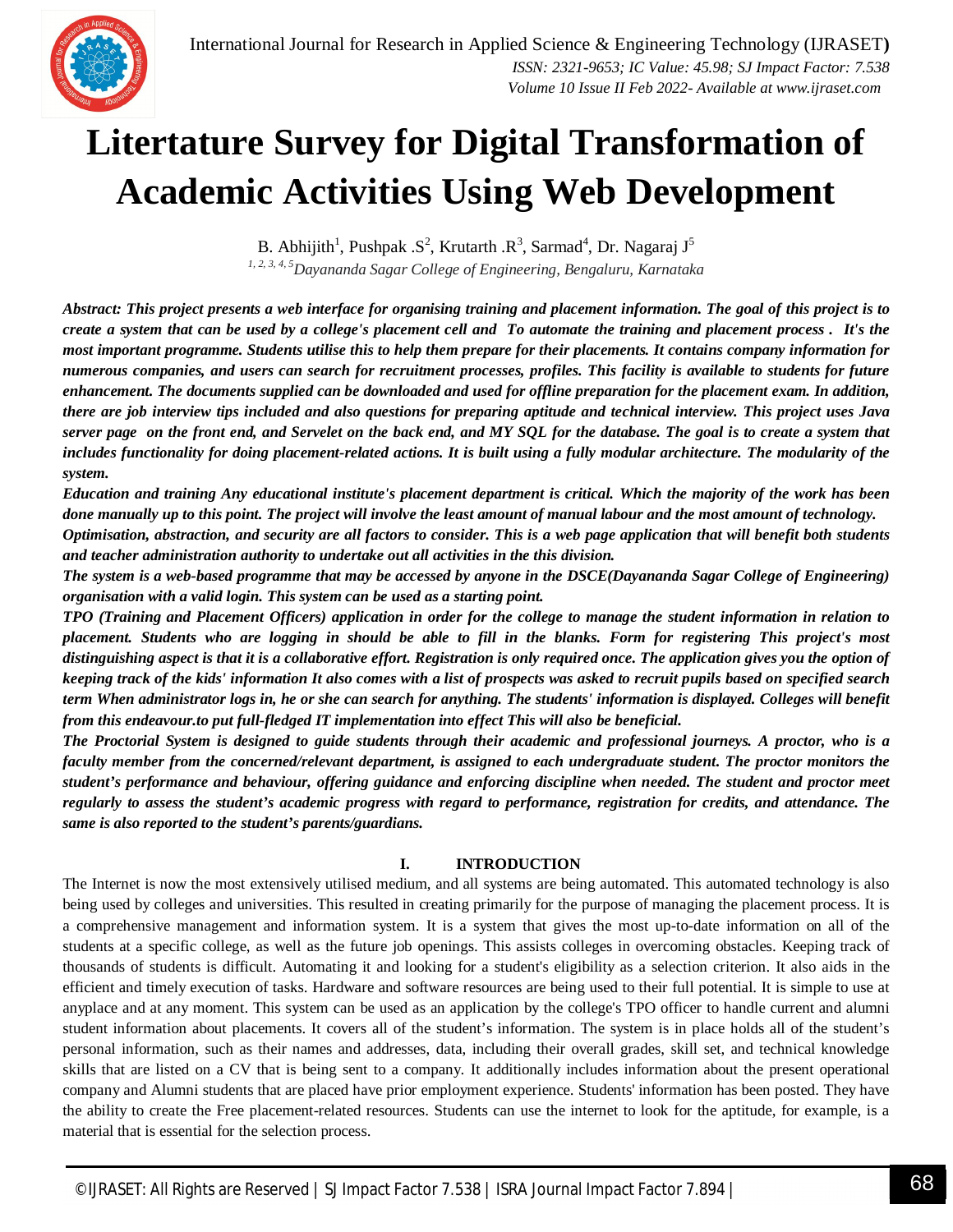

International Journal for Research in Applied Science & Engineering Technology (IJRASET**)**  *ISSN: 2321-9653; IC Value: 45.98; SJ Impact Factor: 7.538 Volume 10 Issue II Feb 2022- Available at www.ijraset.com*

The Next portal of the system is Proctor management system. The Proctorial System is intended to assist students as they progress through their academic and professional lives. A proctor, who is a faculty member from the concerned/relevant department, is assigned to each undergraduate student. The proctor keeps track on the student's grades and behaviour, providing counselling and implementing discipline as appropriate. The student and the proctor meet on a regular basis to discuss the student's academic progress in terms of performance, credit registration, and attendance. The same information is shared with the student's parents or guardians.

The Proctorial student information system has a user-friendly interface for updating student information. It can be used by educational institutes or colleges to keep track of their students' progress. Keeping track of students is simple. It will be difficult to achieve this goal. Because information is fragmented, adopting a manual system can be inconvenient, redundant, and gathering appropriate data can be time-consuming. It takes a long time. All of these issues are resolved through the use of the internet. This system is centered on providing facts in an understandable and easy-to-understand manner which includes services such as online registration and profile creation. Creating students profile reduces paper effort and automates the process. In a school, the process of creating records is known as record generation.

Creating and implementing a thorough strategy. The new student information system and user interface will replace old one. Proctoring portal also helps the students to interact with their proctor and also it maintains a proctor dairy where the proctor can see the academic performance of their respective students. It also sends an remainder to the students to attend the proctor meet through mail.

The last portal of the system is Project management system. In today's environment, no one goes out of their way to check for notices posted on notice boards. Many students are unaware of critical announcements and updates about their final year projects. Furthermore, the students are unable to keep track of project-related activities. It becomes quite simple if all of the project's facts and updates come from guides and websites. Students have access to the coordinator at all times. Manually managing final year projects is a highly hard task. The major goal of Project Management System is to provide a simple web interface where anyone may carry out their project-related activity . It provides a simple web gateway for students, project coordinators, and project guides to manage and monitor the overall project.

#### **II. RELATED WORK**

Researcher Z. Wang et al discussed on the online placement training portal in this portal it consists of aptitude multiple choice questions and technical interview questions this portal will help the students to prepare for different interview Rounds and later in this module the web component are converted into mobile app component .

Researcher Parkavi, A. discussed on proctoring system in academics Many pieces of information must be maintained in the proctorial system of educational institutions, such as a student's complete bio data, qualifications, extracurricular activities, and internal marks.

Current semester's end-of-semester examination results attendance for the lectures handled by the professor in previous semesters staffing, student proctoring, and information for parents about the students.

Researcher Koushalya Karwa discussed on proctorial student information and their performance in their academics The Proctorial student information system has a user-friendly interface for updating student information. It can be used by educational institutes or colleges to keep track of their students' progress. Keeping track of students is simple. It will be difficult to achieve this goal. Because information is fragmented, adopting a manual system can be inconvenient. redundant, and gathering appropriate data can be time-consuming. It takes a long time All of these issues are resolved through the use of the internet.System for managing student information. This system is centred on providing facts in an understandable and easy-to-understand manner which includes services such as online registration and profile creation Creating students reduces paper effort and automates the process. In a Colleges, the process of creating records is known as record generation.

Researcher Shahnawaz Alam discussed on project management To plan, monitor, and oversee a project, a number of project management (PM) methodologies have been created over time [1]. Work Breakdown Structure Design (WBS) is the process of breaking down project deliverables and work into smaller chunks. into more manageable pieces Activities must be planned and executed. Subsequently carried out in order to create these deliverables The pursuits It may be necessary to bring attention to their interconnectedness. For effective allocation of activities based on activity network diagrams series of activities. The Critical Path Method (CPM) is a technique for calculating the length of a path. Aids in the identification of the activity network's essential pathways a diagram that can be improved further Evaluation of the Program. The Project Evaluation and Review Technique (PERT) aids in the comprehension of the project.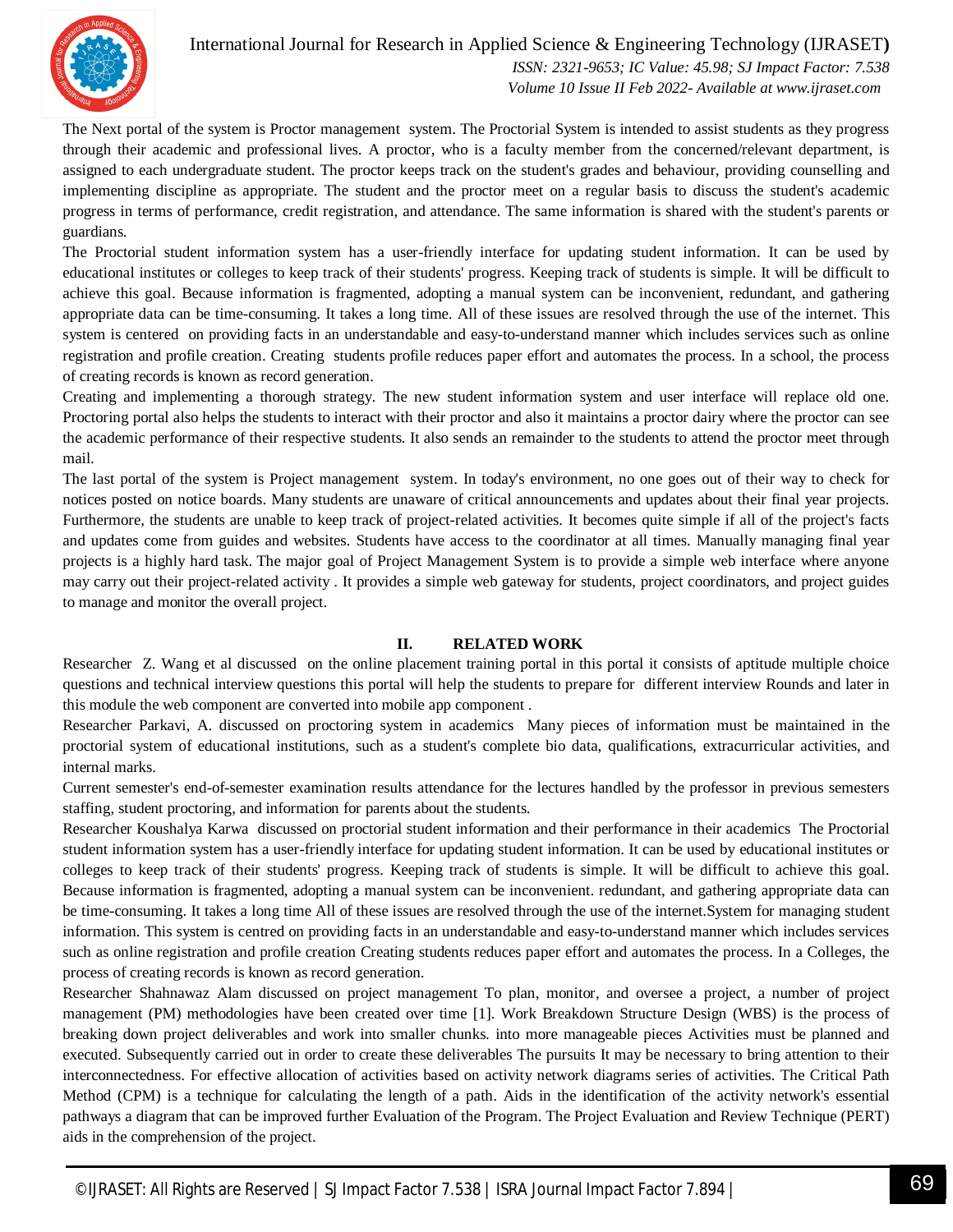

International Journal for Research in Applied Science & Engineering Technology (IJRASET**)**

 *ISSN: 2321-9653; IC Value: 45.98; SJ Impact Factor: 7.538 Volume 10 Issue II Feb 2022- Available at www.ijraset.com*

Researcher D. Huljeniü discussed on project researches Research projects in general, and those academia in particular, are distinct from both development initiatives and "purely academic" research .Research initiatives in terms of how they are planned, carried out, and evaluated as well as managed The desire to share is the driving force behind this paper. Our project management experience for such projects throughout the last five years, and then examine them.

All of those projects fell under the same general category.

- *1)* ICT (Information and Communication Technology): in terms of networked virtual worlds' quality of service
- *2)* Mobile agent and multi-agent networks of the next generation systems relying on the internet for remote software maintenance
- *3)* Designs for middleware (with Web services)
- *4)* Location-based services;
- *5)* Location-based applications

Researcher Desmond, Celia discussed on project management tools how to make a portal for managing list of good projects in the portal. There are two tools for managing the security of projects .

Risk register this used to manage the risk of good projects and identify the risk contains in the management portal .

Stake holder registers The stakeholder registry, as the name implies, identifies and provides information about the project's stakeholders. This document has the ability to Moreover, they range from being extremely simple to being pretty complex. being really thorough At the moment, It should, at the very least, list the stakeholders And determine why each person is interested in the undertaking If, as with the dangers, further data is presented, and the team has a far better chance of succeeding. Make more effective plans.

#### **III. DESCRIPTION OF PROJECT**

It is web application consists of Three parts i.e Placements and Higher Studies, Proctoring and Project Management. Using the placement portal. One can see the list of companies visited the campus for hiring and list of companies yet to visit .Students can upload their offer letters. It also keeps a record of students who are going for higher studies. Proctoring portal helps the students to interact with their proctor and also it maintains a proctor dairy where the proctor can see the academic performance of their respective students. It also sends an remainder to the students to attend the through mail. Project portal is a open source platform where one can access projects and the resources of the project and even upload the projects.

#### **IV. CONCLUSION**

In this project we are creating website, there is no chance of missing the placement opportunity updates. The college placement officers will not have to get the separately collect information of every student. It will automatically be updated when the student registers. The project is basically a website which can be easily accessed through mobile on the go.The project will include minimum manual work and maximum optimization, abstraction and security. This is a web application which will help students.

#### **REFRENCES**

- [1] An e-Proctorial System using Service Oriented Architecture for Institutions Dec. 2012 Link: https://ieeexplore.ieee.org/document/6513935
- [2] Training and Placement Portal -Dr. Ram Joshi1 Volume: 04 Issue: 12 | Dec-2017 Link: https://www.irjet.net/archives/V4/i12/IRJET-V4I1241.pdf
- [3] Project Management Tools—Beyond the Basic VOL. 45, NO. 3, THIRD QUARTER, SEPTEMBER 2017 Link: https://ieeexplore.ieee.org/document/8048440

[4] Pratik Bhavsar , Prof. PriyaSurana , KaustubhAphale , Alvis Ingle , ParijatKawale, "Training and Placement Automation System", (IJIRCCE)International Journal of Innovative Research in Computer and Communication

- [5] Project Management in Research Projects- D. Huljeniü\* Link:https://ieeexplore.ieee.org/document/1458660
- [6] An Innovative Project Management System -Shahnawaz Alam https://ieeexplore.ieee.org/document/8843768
- [7] SheetalKanthale , SavaniKadam , PratikshaGaikwad , MrinalChaudhari ,"A Web Portal for Training and Placement Portal using Wireless Networks",(IJIACS)International Journal of Innovations & Advancement in Computer Science ,ISSN 2347 : 8616 ,Volume 7, Issue 4, April 2018.
- [8] Proctorial Student Information System-Dadapeer1 Link: https://www.ijtra.com/view/proctorial-student-information-system.pdf
- [9] Placement Portal for Graduates Using Web Application Link: http://ischolar.info/index.php/CiiTAAS/article/view/182799
- [10] College Placement Management System- Maryam Sayyed Volume 8, Issue 6 June 2020 Link: https://ijcrt.org/papers/IJCRT2006428.pdf [11] Training and Placement Portal with Student Performance Analysis -Volume: 05 Issue: 05 | May-2018 Link: https://www.academia.edu/37063161/IRJET\_Training\_and\_Placement\_Portal\_with\_Student\_Performance\_Analysis
- [12] Chew Li Sa,Dayang Hanani bt, Abang Ibrahim, "Student Performance analysis system" , 2016.
- [13] Rashi Bansal.Akansha Mishra, "Mining of Educational Data for Analysis Students overall Performance", March 2017
- [14] A Review on Training and Placement System Aishwarya Baile Vol 8 | Issue 3 June-2021. Link: https://d1wqtxts1xzle7.cloudfront.net/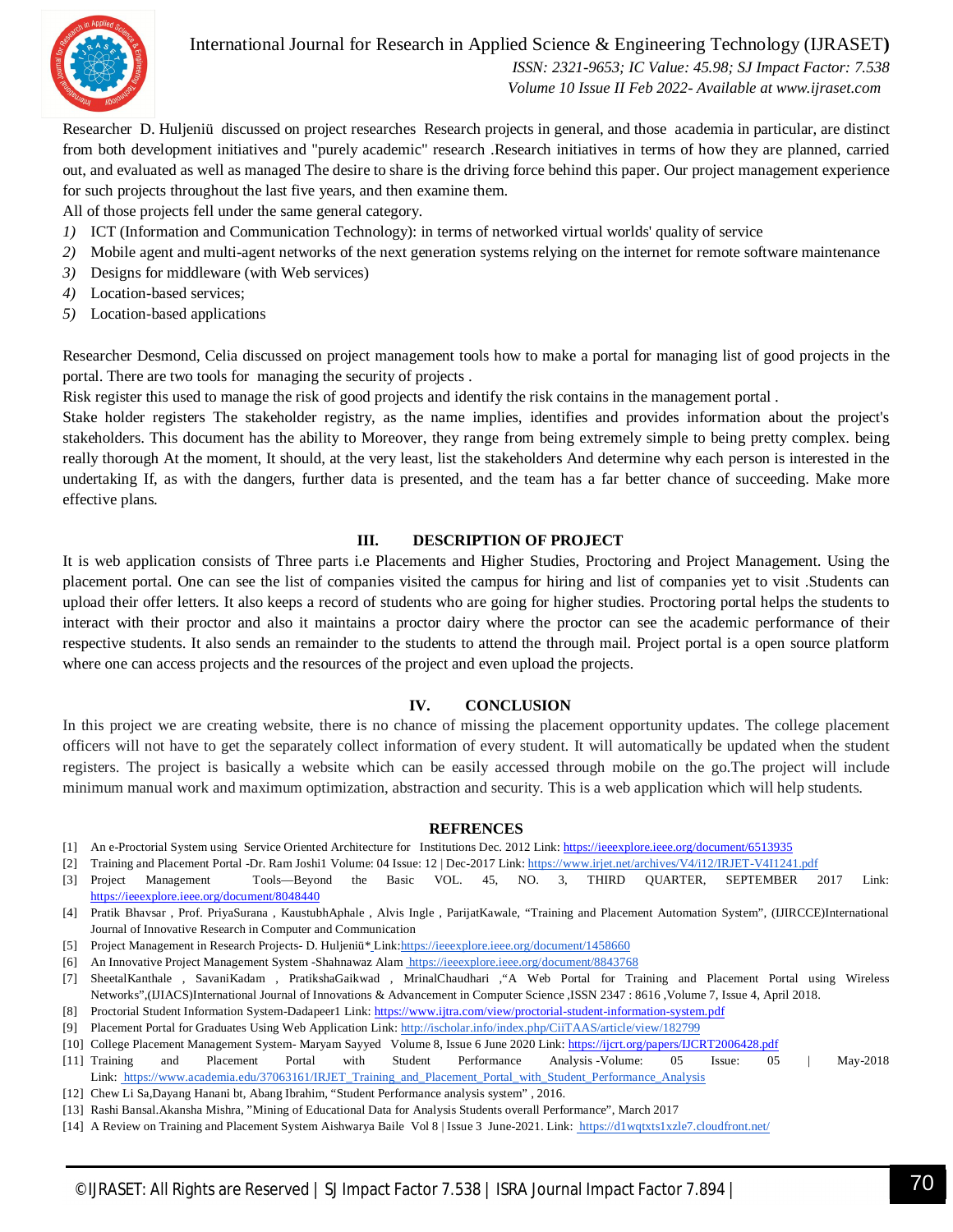

International Journal for Research in Applied Science & Engineering Technology (IJRASET**)**

 *ISSN: 2321-9653; IC Value: 45.98; SJ Impact Factor: 7.538*

 *Volume 10 Issue II Feb 2022- Available at www.ijraset.com*

- [15] Android Developers. Accessed: Oct. 24, 2019. [Online]. Link: https://developer.android.com
- [16] K. Kopuri, G.M.H. Aqueel, A.S. Jabeen and T.K. Shaik Shavali, "A Online Job portal management system", International Journal of Innovative Research in Technology, vol. 3, no. 9, February 2017.
- [17] Apoorvarao R , Deeksha K C , Vishal prajwal R, Vrushak K, Nandini M S,"student placement analyzer: a recommendation system using machine learning", IJARIIE( International Journal of Advance Research and Innovative Ideas in Education), ISSN (O):2395-4396, Vol-4 ,Issue-3, 2018.
- [18] A Guide to the Project Management Body of Knowledge (PMBOK® Guide) Link: https://www.pmi.org/pmbok-guidestandards/foundational/pmbok/sixthedition
- [19] ADVANCED TRAINING AND PLACEMENT WEB PORTAL Link: https://www.ijtra.com/view/advanced-training-andplacement-web-portal.pdf
	-
- [20] WEB BASED PROJECT MANAGEMENT SYSTEM https://www.theseus.fi/bitstream/handle/10024/16996/Aadamsoo\_Anne-Mai.pdf
- [21] Project Management System Link: https://www.ijedr.org/papers/IJEDR1702004.pdf
- [22] WEB BASED PROJECT MANAGEMENT SYSTEM Link: https://www.tdx.cat/bitstream/handle/10803/6160/05Nfm05de12.pdf?sequence=5